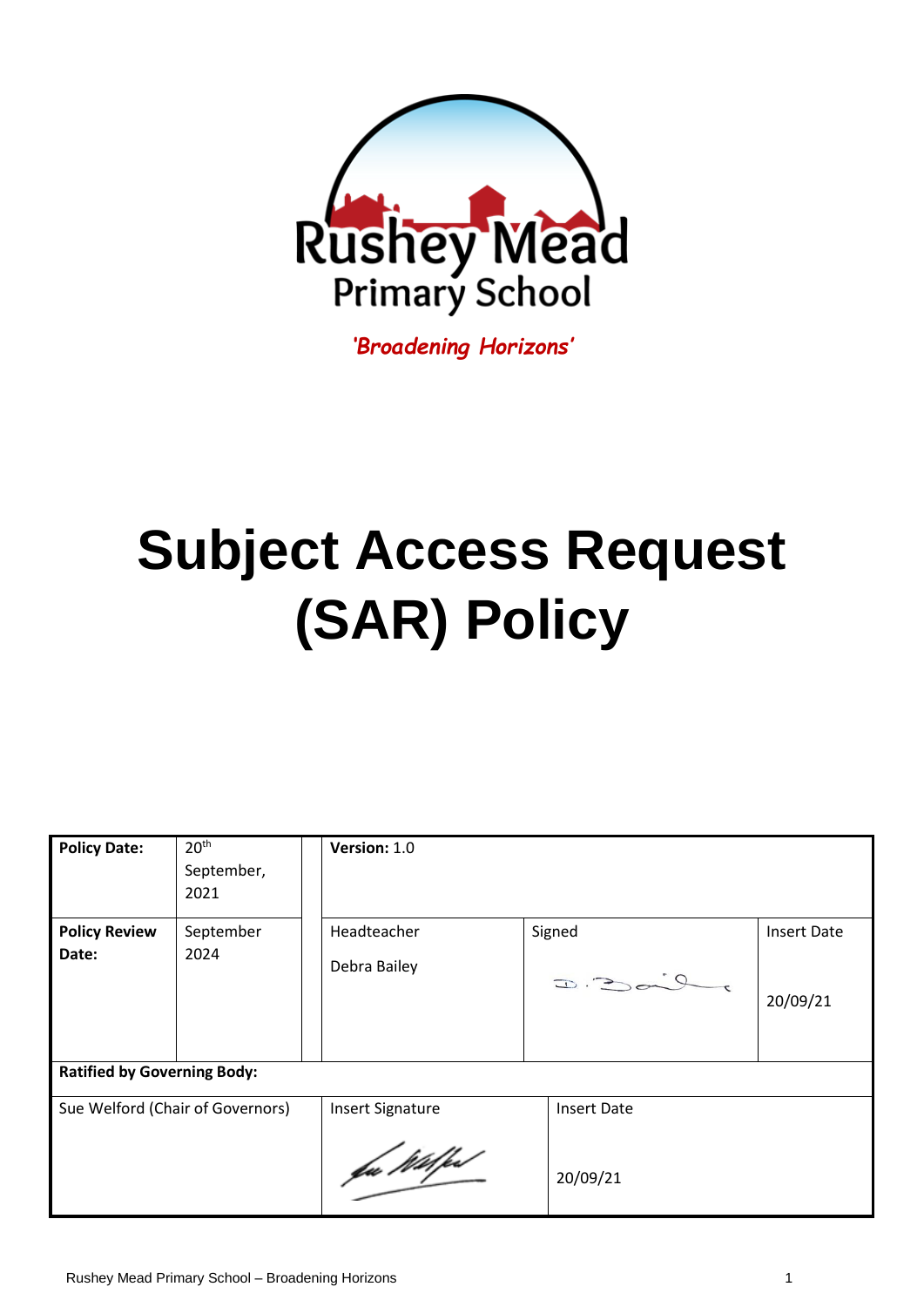| <b>Section</b>                               | Page |
|----------------------------------------------|------|
| Purpose                                      | 3    |
| 2. Key Definitions                           | 3    |
| 3. Review                                    | 3    |
| 4. Business Process Overview and Scope       | 3    |
| 5. Resourcing                                |      |
| 6. Processing SARs                           |      |
| 7. Headteacher's and Business Manager's Role | 6    |
| 8. The Data Protection Officer               | 6    |
| Escalation<br>9.                             | 6    |

# **Version History**

| Date             | Version | Comments / Summary of Changes |
|------------------|---------|-------------------------------|
|                  |         |                               |
| <b>July 2021</b> | 1.0     | Draft version of policy       |
|                  |         |                               |
|                  |         |                               |
|                  |         |                               |
|                  |         |                               |

| Title                    | <b>Subject Access Request Policy</b>                            |  |
|--------------------------|-----------------------------------------------------------------|--|
| <b>Aim</b>               | To state Rushey Mead Primary School's policy and to outline the |  |
|                          | approach to responding to requests for information              |  |
| <b>Related documents</b> | <b>Whistleblowing Policy</b>                                    |  |
|                          | <b>Acceptable Computer Use Policy</b>                           |  |
|                          | Freedom of Information Policy                                   |  |
|                          | <b>Data Protection Policy</b>                                   |  |
|                          | Safeguarding and Child Protection Policy                        |  |
|                          | <b>Document Retention Schedule</b>                              |  |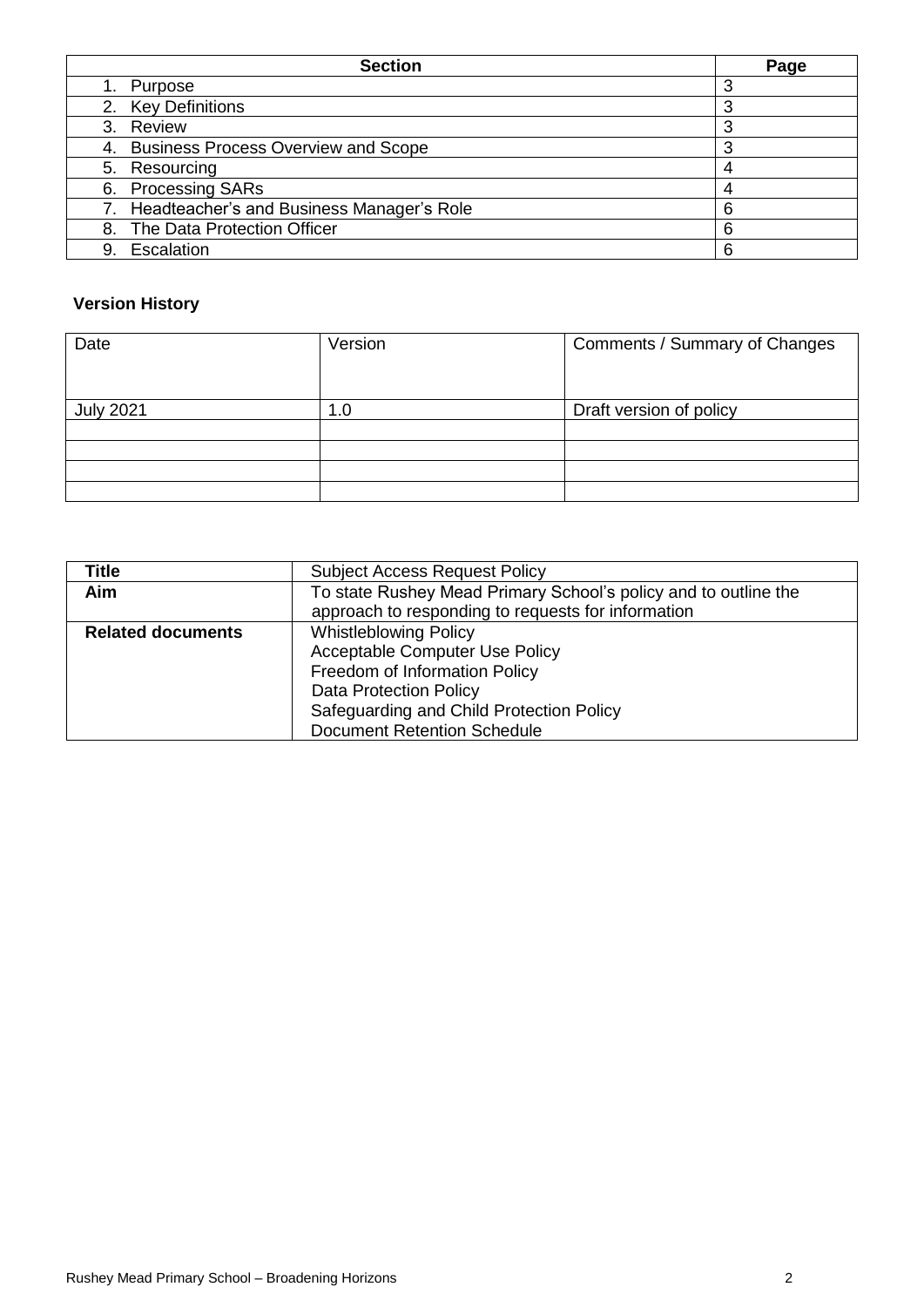# **Subject Access Request Policy**

Updated July 2021

# **1. Purpose**

1.1 The purpose of this document is to describe the basic business process, and roles and responsibilities, for handling Subject Access Requests (SARs) within Rushey Mead Primary School.

# **2. Key definitions**

- 2.1 "SARs" are requests for personal data from a Data Subject (the person that the personal data concerns) or from someone acting on behalf of the Data Subject. This may be a personal representative, i.e. a family member, a friend or colleague or someone acting in a professional capacity like a solicitor or an advisor (e.g. Citizen Advice, etc.). Note any written (including via social media) or verbal request by an individual asking for their personal information is a subject access request. If you can, treat requests that are easily dealt with as routine matters, in the normal course of business.
- 2.2 "Personal data" Personal data only includes information relating to natural persons who:
	- can be identified or who are identifiable, directly from the information in question; or who
	- can be indirectly identified from that information in combination with other information.

Information about a deceased person does not constitute personal data and therefore is not subject to the UK GDPR.

Personal data also includes expressions of opinion, except that (Durant v FSA, 2003) courts have ruled that "mere mention of a data subject does not necessarily amount to personal data", if the person's personal, family, business or professional privacy is not compromised.

2.3 "Redaction" means to conceal or to remove and in this case, means the concealing or removing of data from the documents that we may disclose to the person making the request. There are reasons why we redact data, for example personal data in those documents that refer to other people.

#### **3. Review**

3.1 This document has been written to support the Data Protection Policy and other information gathering related documents and will be reviewed every year by Rushey Mead Primary School.

#### **4. Business Process Overview and Scope**

- 4.1 The SARs and Access to Deceased information requests received by Rushey Mead Primary School will be logged onto the SAR Tracker by the Business Manager.
- 4.2 Each request should be validated to make sure we know: a) what type of information is being requested, and b) that the person making the request is entitled to see the information before it is sent to them.
- 4.3 A pupil, member (or ex member) of staff, a volunteer or someone acting on their behalf, may make a SAR in respect of personal data held about that individual by the school.
- 4.4 There are two distinct rights to information held about pupils by school. They are:
	- the pupil's right of subject access under the DPA; and
	- the parent's right of access to their child's 'educational record'.

• (Please note: in England, Wales and Northern Ireland this right of access is only relevant to maintained schools - not independent schools, academies or free schools.)

#### 4.5 *Timescales for returning SAR*

• a request to see (or have copies of) all personal data relating to a child / member of staff / volunteer must be responded to within 1 month.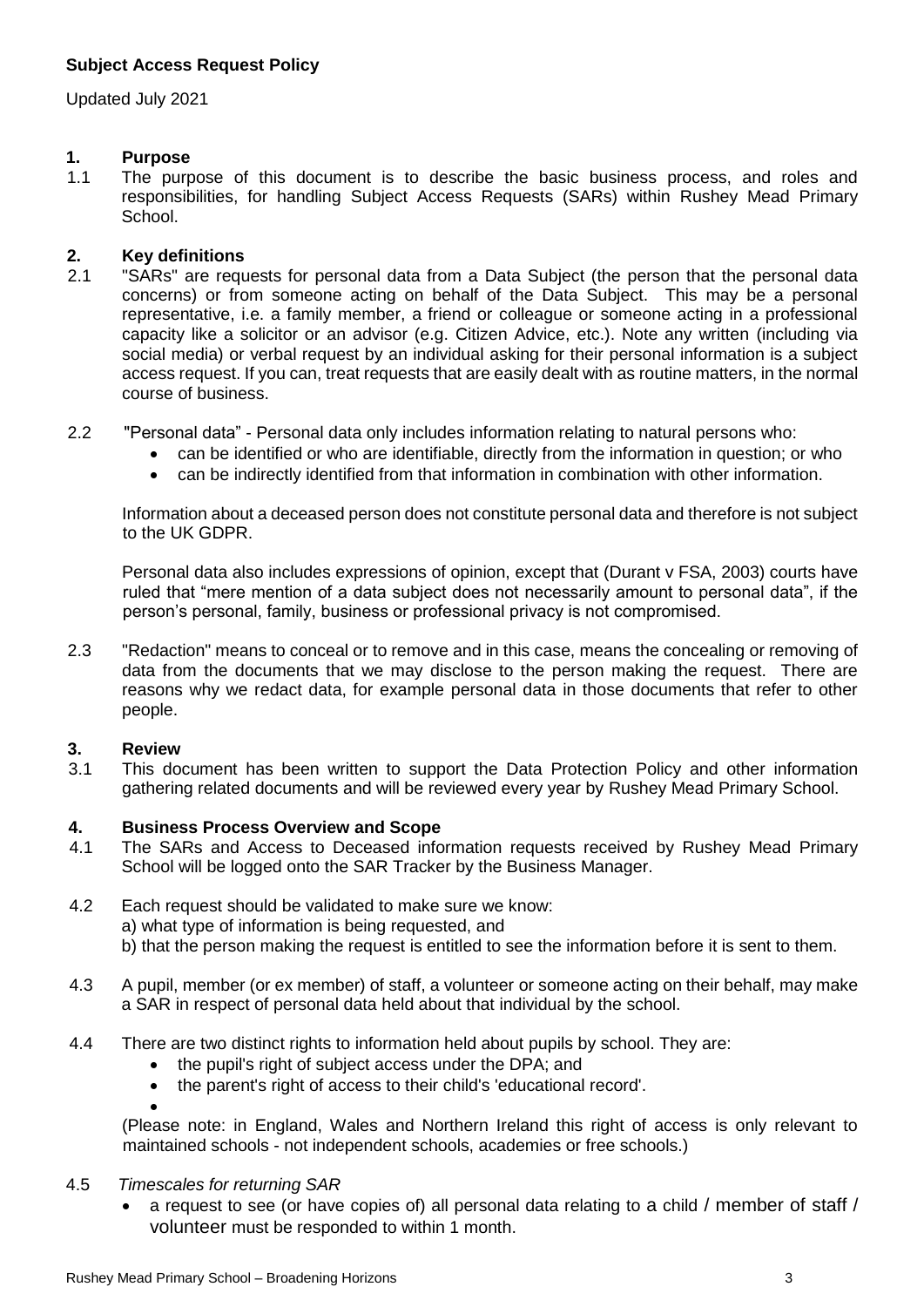# **5. Resourcing**

- *5.1 Log Requests*
- 5.11 The Business Manager will log the details of Subject Access Requests onto the SAR Tracker and assign each request with a reference number.
- *5.2 Accept Requests*
- 5.21 Before a request is accepted, the Business Manager will ensure the request states what information is required:
- 5.22 Two forms of identification of the data subject have been provided (one with current name and address, one with current name and date of birth):
- 5.23 If the applicant is a third party acting on behalf of the Data Subject, they will also need to ensure the following has been provided:
	- One form of identification to prove who the requestor is. This only applies to private individuals like relatives, friends, etc., not someone working in a professional capacity, i.e. solicitor.
- 5.24 Proof of parental responsibility. This only applies if the applicant is requesting data about their child. This should be the child's birth certificate, adoption certificate or passport.
- 5.25 Signed letter of consent / power of attorney to allow disclosure of personal data to be made to someone other than the Data Subject.

#### *5.3 Fee*

- 5.31 Rushey Mead Primary School does not charge for any Subject Access Requests.
- *5.4 Acknowledge the request*
- 5.41 If all the relevant information, ID and necessary documents have been provided, the request will be logged as open and an acknowledgement sent to the applicant to confirm the one-month deadline and to include the deadline date.
- 5.42 However, if any information is outstanding (i.e. identification documents), the Business Manager will log the request as pending and contact the applicant / requestor to confirm what is needed and that the request will be closed if there is no response within 90 days.
- *5.5 Closing requests*
- The Business Manager will close a pending request if no reply is received from the applicant regarding any query by Rushey Mead Primary School (e.g. proof of ID) or the SAR is withdrawn by the applicant.
- *5.6 Record Keeping*
- 5.61 The Business Manager will log key details of the request on the SAR Tracker to make it easy to see progress, including correspondence with the applicant and recording any disclosure concerns.
- 5.62 The key emails and documents relevant to the request will be kept in sub-folders in the Subject Access mailbox, identified by a SAR reference number.
- 5.63 Rushey Mead Primary School will keep a copy of the response and decisions about disclosure until the end of the financial year + 3 years in line with the current retention schedule.

#### *5.7 Apologies for late responses*

5.71 The Business Manager will contact the applicant if a response is likely to be later than the onemonth limit. Contact is preferably by telephone first, followed by an email or letter.

# **6. Processing SARs**

- *6.1 Assess requests*
- 6.11 When a member of staff receives a request from a member of staff/parent/member of the public, the school should be able to start searching for and gathering the data being requested immediately.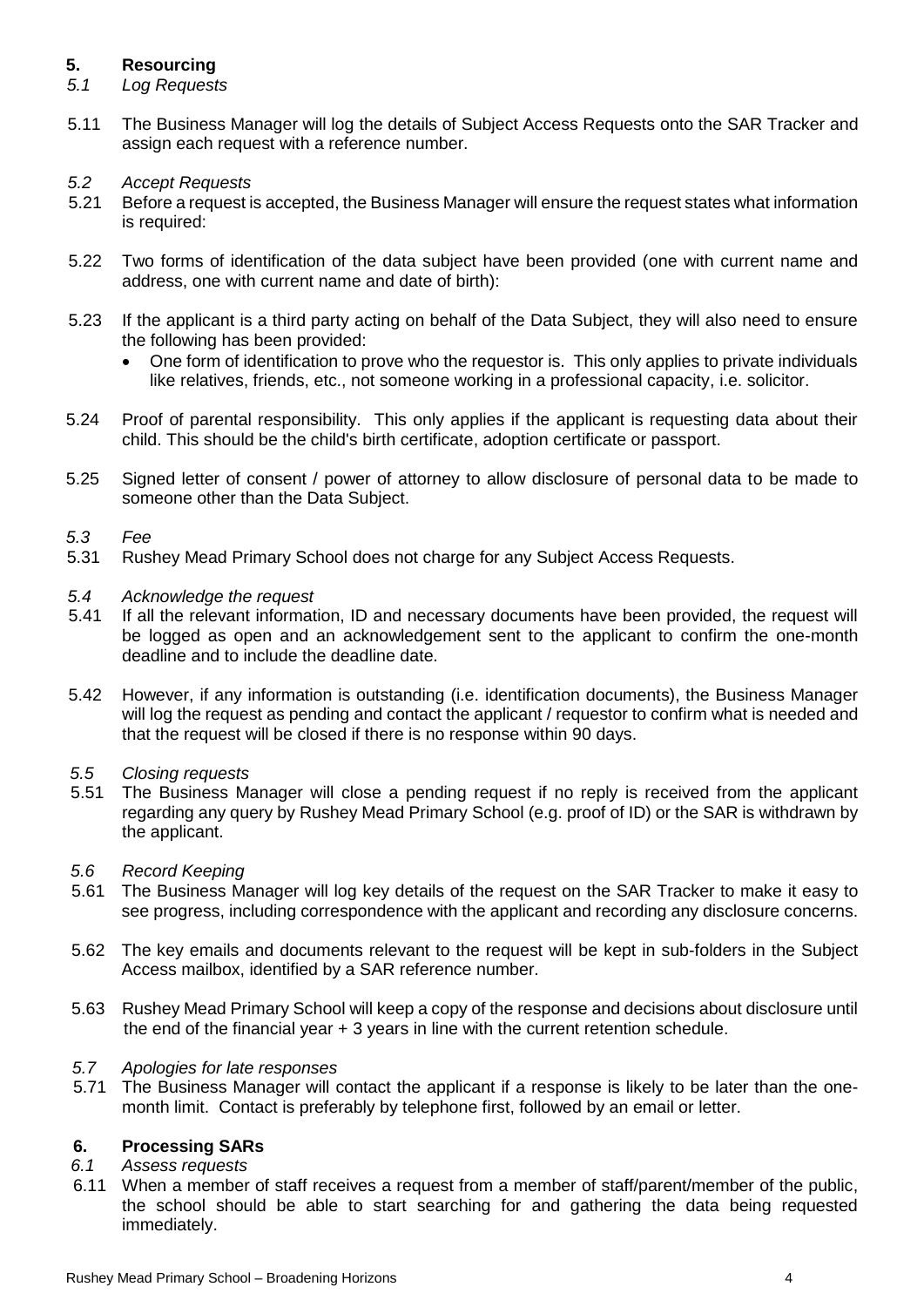- 6.12 However, if the request is unclear, or the school requires more information to make a reasonable and meaningful search (i.e. date of birth, key dates, previous addresses, etc.), then inform the Headteacher or Business Manager as soon as possible for them to consider changing the request to pending so that they may contact the applicant for further information. Contact is preferably by telephone first, followed by an email or letter.
- 6.13 If you receive a request directly from a pupil, parent, employee or other applicant, send the request straightaway to the Headteacher or Business Manager, who will log and acknowledge the request before any work is carried out.
- *6.2 Search for and gather information*
- 6.21 Staff identified by the Headteacher are responsible for searching and gathering the information being requested.
- 6.22 If personal data is held, it is recommended that a copy is made (electronic or paper) so that it can be checked to make sure it is relevant to the request and any redactions made before it is disclosed. **Never redact original documents**.
- *6.3 Check the information*
- 6.31 The Headteacher or Business Manager will check the personal data to make sure the data is about the data subject and / or if any exemptions apply, for example it contains data that cannot be disclosed because it identifies someone else or for legal, social care, health, or other reasons.
- 6.32 Deciding if information needs to be redacted can be difficult. For example, a document containing the name (s) of another person means you need to consider the following factors:
	- The importance of the information to the applicant.
	- Is the personal data generally known by the applicant already?
	- Has the third party consented to the disclosure?
	- Is it reasonable to disclose the personal data without consent?
	- Do we owe any duty of confidentiality to the third party?
	- Is the third-party capable of giving consent?
	- Has the third party expressed any concern about disclosing their information?
	- Is there any duty of confidentiality owed to the third-party (e.g. doctor, employer, solicitor, carer etc.)?
	- Is there any harm to the applicant or the third party if the information is disclosed?
- *6.4 Ask for advice*
- 6.41 Rushey Mead Primary School can ask members of the team at BLS (acting as their Data Protection Officer) for help and advice if they have concerns about disclosing, redacting or withholding information. If there is a legal case open or pending, the council's legal services team will also need to be consulted.
- *6.5 Redact and withhold data*
- 6.51 The Headteacher or Business Manager will redact the copy of the data, not the original data.
- 6.52 There are several ways to redact documents, but the following is recommended:
	- Get a hard copy of the data.
	- Highlight the text that you intend to redact.
	- Check with someone else if you need to, to confirm potential redactions.
	- Scan the documents into PDF.
	- Save the electronic redacted version (in case you need to reverse the redactions).
	- Print a copy of the document to send to the applicant. Don't send them a digital copy of the redacted document because the redactions can be reversed. If necessary, scan the newly created redacted paper copy and then convert this into PDF before sending electronically.
- 6.53 Rushey Mead Primary School must document the reasons why it has redacted or withheld data and then record this on the SAR Tracker before it is sent to the applicant/data subject.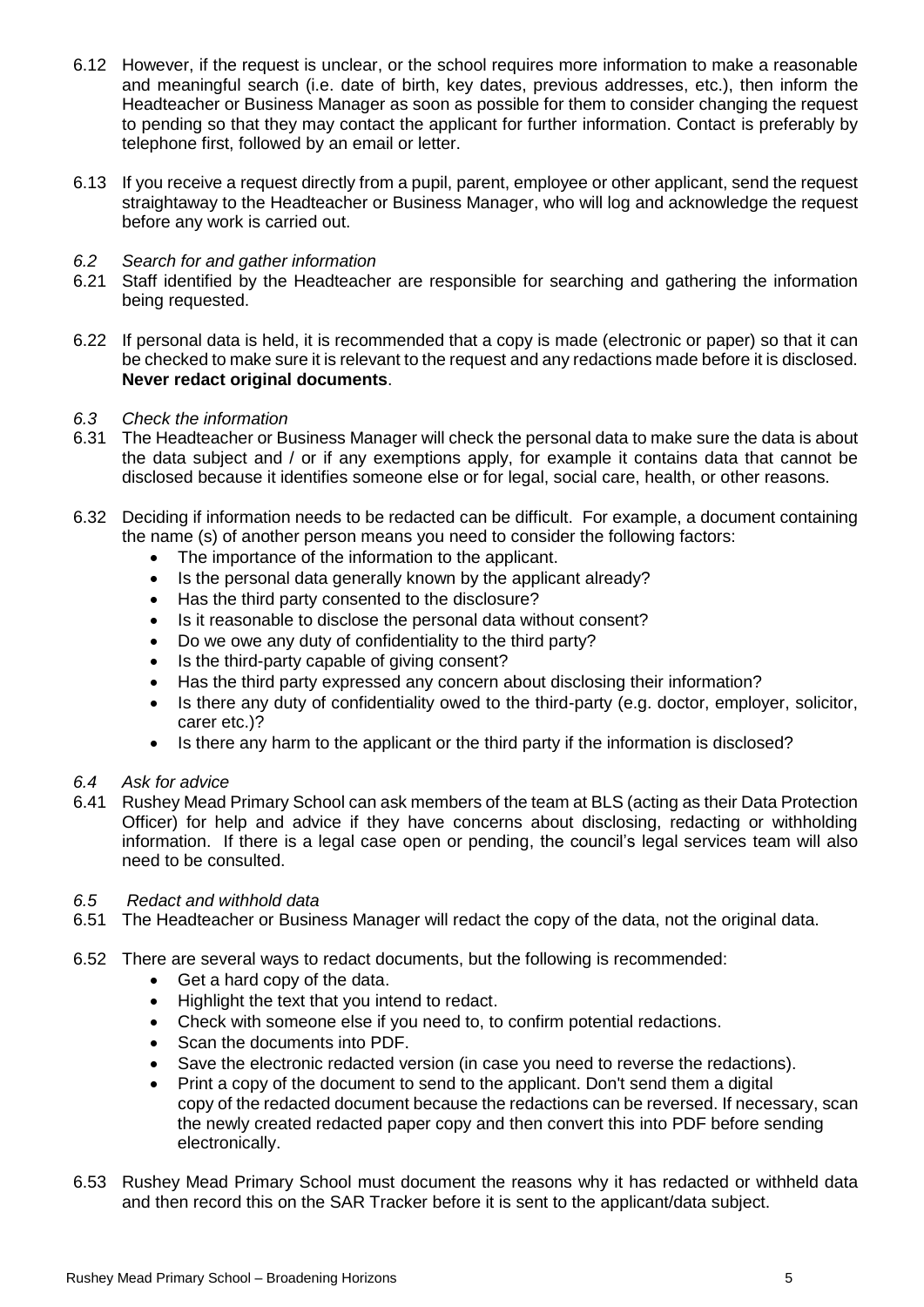- 6.54 The applicant has the right to challenge any redactions and can ask the Information Commissioner's Office (ICO) to investigate further. The ICO has the authority to demand to see both the redacted and original versions.
- 6.55 It is recommended that the subject's hard copy is stamped / watermarked 'Data Subjects Copy' before it is released. This may help identify the source of any further disclosure of the information, should the need arise later.
- *6.6 Send response*
- 6.61 The Headteacher or Business Manager will send the response to the applicant.
- 6.62 The Headteacher or Business Manager will document if the response is going to be later than the month with a reason why and a projected response date.
- *6.7 Complaints or concerns*
- 6.71 A complaint about any response to a SAR will be logged and managed by the Headteacher or Business Manager, in line with the school's complaints procedure.
- 6.72 Examples of a SAR complaint that concern personal data are:
	- That it is being held or used without the knowledge or consent of the data subject.
	- That it is being held for too long or not long enough,
	- That it is being shared inappropriately, not being accurate or not being given within statutory times.

#### **7. Headteacher/Business Manager**

- 7.1 Will:
	- Own the SAR process.
	- Own the Subject Access Request Tracker and provide guidance for its use.
	- Produce guidance to help people make a SAR and publish it on the internet and make it available in hard copy.
	- Produce a Model Letter to help with letters to applicants.
	- Provide advice and guidance to staff about disclosure and redactions.
	- Oversee the redactions being carried out to ensure they are carried out in line with the law.
	- Seek guidance and assistance from the DPO when required.
	- Handle all ICO correspondence.
	- Produce performance reports for the Governors.
	- Provide advice and support in regard to data protection-related complaints.
	- Escalate any serious concerns about the subject access process or performance to the Headteacher and DPO.

#### **8. The Data Protection Officer**

- 8.1 Will:
	- Help ensure Rushey Mead Primary School understands and complies with this SAR policy.
	- When required contribute to the development and implementation of information-related policies and procedures like this SAR policy.
	- Support the Headteacher and Business Manager when handling SARs.

# **9. Escalation**

9.1 Comments or feedback about this standard operating procedure can be sent to the Headteacher and/or Governors.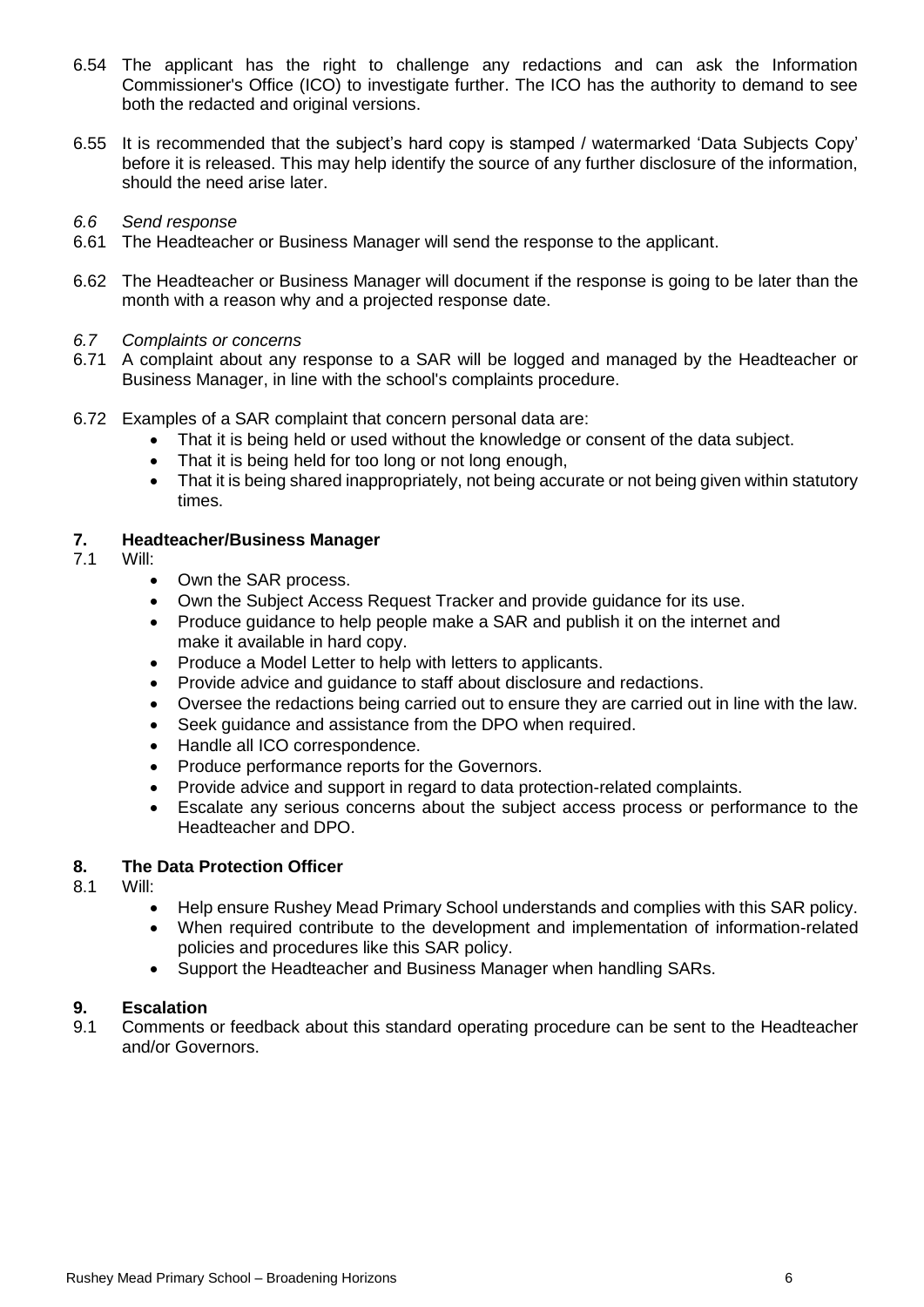#### **Briefing sheet and procedure when dealing with a Subject Access Requests**

# **Subject Access Requests**

#### **Introduction**

Under the UK GDPR, children and staff have the right to access their personal data. This is done by means of a data Subject Access Request (SAR).

A subject access request does not have to follow a specific formula; if a parent or staff member makes a verbal request for information that the school might hold on them, this is a Subject Access Request.

In the first instance it is helpful to discuss with the person making the request, what information they are seeking. This initial conversation will give you an opportunity to explore and understand what the person is looking for and why.

# **Guidance for staff on responding to a subject access request**

#### **What must I do?**

- On receipt of a subject access request you must forward it immediately to the Headteacher/Business Manager.
- We must correctly identify whether a request has been made / ensure that it is not being confused with the rights that people must request information under the Freedom of Information Act 2000.
- The Headteacher/Business Manager will direct staff to locate and supply information relating to a SAR and staff must make a full exhaustive search of the records to which they have access.
- All the information that has been requested must be provided unless an exemption can be applied.
- We must respond within one calendar month after accepting the request as valid.
- Subject Access Requests must be undertaken free of charge to the requestor.
- Where a requestor is not satisfied with a response to a SAR, Rushey Mead Primary School must manage this in accordance with our complaints policy.

# **Things to consider with a request.**

If we receive a request, we need to ensure we understand what information is being requested and if the school holds that information.

The Data Protection Act permits and encourages us to clarify with the requester what information they need. They must supply their address and valid evidence to prove their identity. Rushey Mead Primary School accepts the following forms of identification:

- Passport or Photocard Driving Licence
- Official document (e.g. utility bill or bank statement) sent to the addressee, showing the requester's name and current address. This document should be less than three months' old. It is acceptable for this document to be in electronic format.

Depending on the degree to which information is organised and structured, you will need to search the following non-exhaustive areas: emails (including archived emails and those that have been deleted but are still recoverable), Word documents, spreadsheets, databases, systems, CCTV, removable media (for example, memory sticks, floppy disks, CDs), tape recordings, paper records in relevant filing systems etc. which you are responsible for or owns.

You must not withhold information because you believe it will be misunderstood; instead, you should provide an explanation with the information. You must provide the information in an "intelligible form", which includes giving an explanation of any codes, acronyms and complex terms. The information must be supplied in a permanent form except where the person agrees or where it is impossible or would involve undue effort. You may be able to agree with the requester that they will view the information on screen or